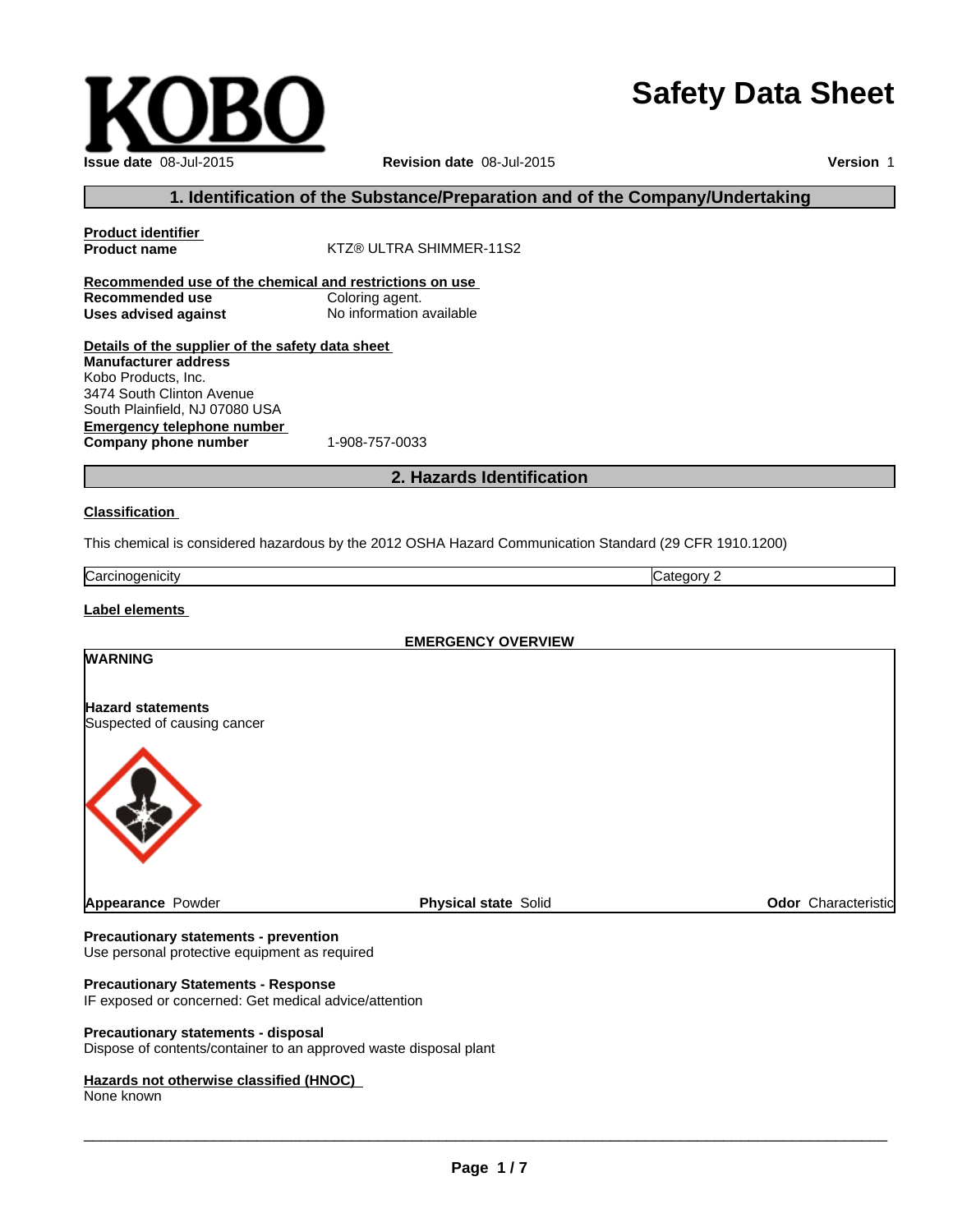## **Other Information**

No information available

## **3. Composition/information on Ingredients**

 $\_$  ,  $\_$  ,  $\_$  ,  $\_$  ,  $\_$  ,  $\_$  ,  $\_$  ,  $\_$  ,  $\_$  ,  $\_$  ,  $\_$  ,  $\_$  ,  $\_$  ,  $\_$  ,  $\_$  ,  $\_$  ,  $\_$  ,  $\_$  ,  $\_$  ,  $\_$  ,  $\_$  ,  $\_$  ,  $\_$  ,  $\_$  ,  $\_$  ,  $\_$  ,  $\_$  ,  $\_$  ,  $\_$  ,  $\_$  ,  $\_$  ,  $\_$  ,  $\_$  ,  $\_$  ,  $\_$  ,  $\_$  ,  $\_$  ,

| <b>Chemical Name</b>    | <b>CAS No</b> | Weight-%   |
|-------------------------|---------------|------------|
| Mica                    | 12001-26-2    | 79.0-90.5  |
| Titanium dioxide        | 13463-67-7    | 5--18.0.   |
| Triethoxycaprylylsilane | 2943-75-1     | $.0 - 3.0$ |

|                                                             | 4. First aid measures                                                                                                              |
|-------------------------------------------------------------|------------------------------------------------------------------------------------------------------------------------------------|
| <b>First aid measures</b>                                   |                                                                                                                                    |
| <b>General advice</b>                                       | If symptoms persist, call a physician.                                                                                             |
| Eye contact                                                 | Rinse immediately with plenty of water, also under the eyelids, for at least 15 minutes. If<br>symptoms persist, call a physician. |
| <b>Skin contact</b>                                         | Wash off immediately with soap and plenty of water while removing all contaminated<br>clothes and shoes.                           |
| <b>Inhalation</b>                                           | Remove to fresh air. If breathing is irregular or stopped, administer artificial respiration.                                      |
| Ingestion                                                   | If swallowed, do not induce vomiting: seek medical advice immediately and show this<br>container or label.                         |
| Self-protection of the first aider                          | Use personal protective equipment as required.                                                                                     |
| Most important symptoms and effects, both acute and delayed |                                                                                                                                    |
| <b>Symptoms</b>                                             | No known effects under normal use conditions.                                                                                      |
|                                                             | Indication of any immediate medical attention and special treatment needed                                                         |
| Note to physicians                                          | Effects of exposure (inhalation, ingestion or skin contact) to substance may be delayed.                                           |

## **5. Fire-fighting measures**

## **Suitable extinguishing media**

Use extinguishing measures that are appropriate to local circumstances and the surrounding environment.

**Unsuitable extinguishing media** No information available.

#### **Specific hazards arising from the chemical** None in particular.

**Explosion data Sensitivity to mechanical impact** None. **Sensitivity to static discharge** None.

#### **Protective equipment and precautions for firefighters** Use personal protective equipment as required.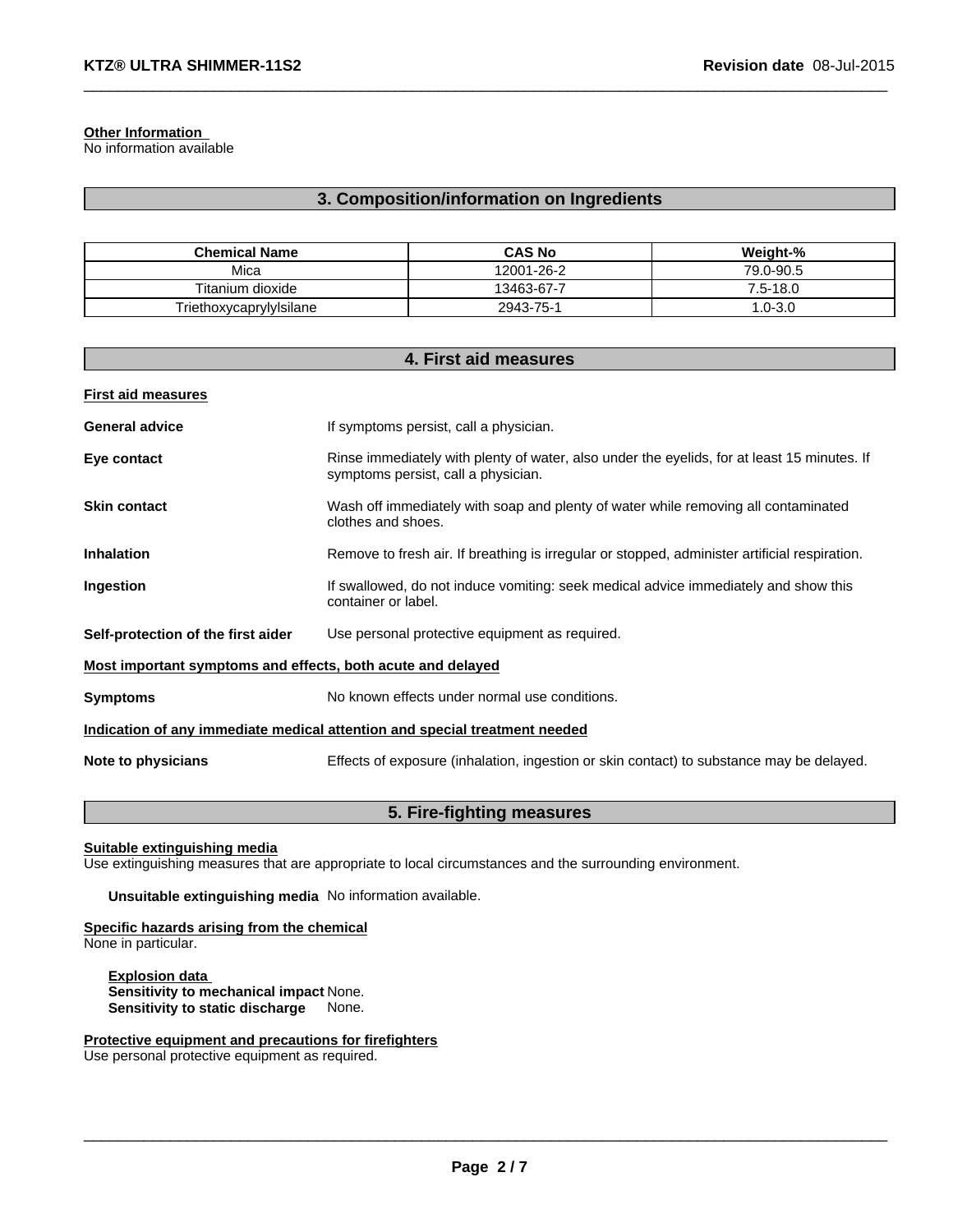# **6. Accidental release measures**

 $\_$  ,  $\_$  ,  $\_$  ,  $\_$  ,  $\_$  ,  $\_$  ,  $\_$  ,  $\_$  ,  $\_$  ,  $\_$  ,  $\_$  ,  $\_$  ,  $\_$  ,  $\_$  ,  $\_$  ,  $\_$  ,  $\_$  ,  $\_$  ,  $\_$  ,  $\_$  ,  $\_$  ,  $\_$  ,  $\_$  ,  $\_$  ,  $\_$  ,  $\_$  ,  $\_$  ,  $\_$  ,  $\_$  ,  $\_$  ,  $\_$  ,  $\_$  ,  $\_$  ,  $\_$  ,  $\_$  ,  $\_$  ,  $\_$  ,

## **Personal precautions, protective equipment and emergency procedures**

| <b>Personal precautions</b>                          | Use personal protective equipment as required. Avoid contact with eyes and skin. Wash<br>thoroughly after handling. |  |
|------------------------------------------------------|---------------------------------------------------------------------------------------------------------------------|--|
| For emergency responders                             | Use personal protective equipment as required.                                                                      |  |
| <b>Environmental precautions</b>                     | Collect spillage. Do not allow into any sewer, on the ground or into any body of water.                             |  |
| Methods and material for containment and cleaning up |                                                                                                                     |  |
| <b>Methods for containment</b>                       | Prevent further leakage or spillage if safe to do so.                                                               |  |
| Methods for cleaning up                              | Avoid creating dust. Sweep up and shovel into suitable containers for disposal.                                     |  |
| Prevention of secondary hazards                      | Clean contaminated objects and areas thoroughly observing environmental regulations.                                |  |

| 7. Handling and Storage                                      |                                                                                                                        |  |
|--------------------------------------------------------------|------------------------------------------------------------------------------------------------------------------------|--|
| <b>Precautions for safe handling</b>                         |                                                                                                                        |  |
| Advice on safe handling                                      | Use only in well-ventilated areas. Avoid contact with skin and eyes. Use personal protective<br>equipment as required. |  |
| Conditions for safe storage, including any incompatibilities |                                                                                                                        |  |
| <b>Storage conditions</b>                                    | Keep container tightly closed in a dry and well-ventilated place. Store at ambient conditions.                         |  |
| Incompatible materials                                       | Strong oxidizing agents. Strong acids.                                                                                 |  |

# **8. Exposure Controls/Personal Protection**

## **Control parameters**

# **Exposure guidelines**

| Chemical Name    | <b>ACGIH TLV</b>                             | <b>OSHA PEL</b>                          | <b>NIOSH IDLH</b>                          |
|------------------|----------------------------------------------|------------------------------------------|--------------------------------------------|
| Mica             | TWA: 3 mg/m <sup>3</sup> respirable fraction |                                          | IDLH: $1500 \text{ mg/m}^3$                |
| 12001-26-2       |                                              |                                          | TWA: 3 mg/m <sup>3</sup> containing $<$ 1% |
|                  |                                              |                                          | Quartz respirable dust                     |
| Titanium dioxide | TWA: $10 \text{ mg/m}^3$                     | TWA: 15 $mg/m3$ total dust               | IDLH: $5000 \text{ mg/m}^3$                |
| 13463-67-7       |                                              | (vacated) TWA: $10 \text{ mg/m}^3$ total |                                            |
|                  |                                              | dust                                     |                                            |

## **Appropriate engineering controls**

**Engineering controls** Ensure adequate ventilation, especially in confined areas.

## **Individual protection measures, such as personal protective equipment**

| <b>Eye/face protection</b>     | Wear safety glasses with side shields (or goggles).                       |
|--------------------------------|---------------------------------------------------------------------------|
| Skin and body protection       | Wear protective gloves and protective clothing.                           |
| <b>Respiratory protection</b>  | In case of insufficient ventilation, wear suitable respiratory equipment. |
| General hygiene considerations | Handle in accordance with good industrial hygiene and safety practice.    |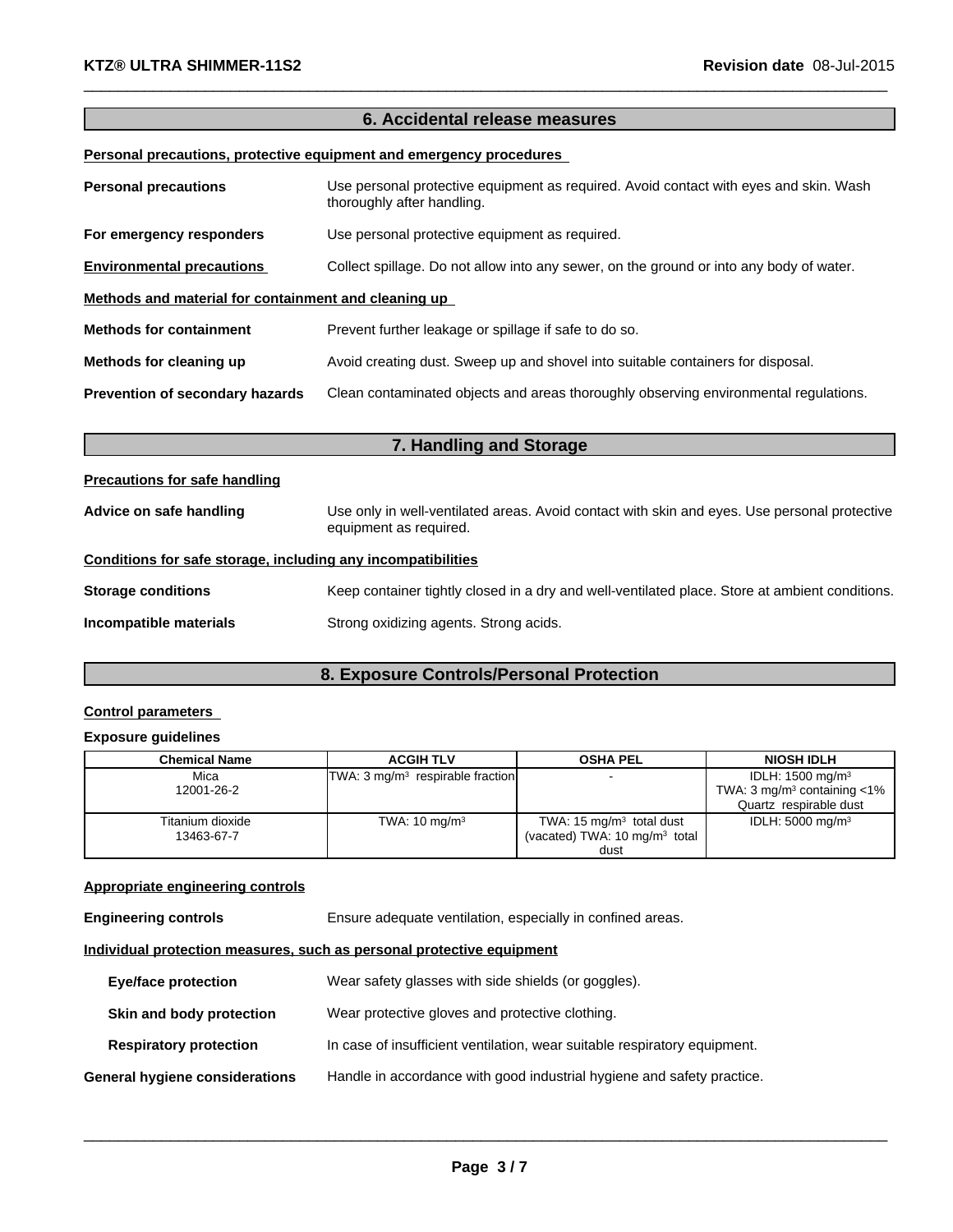# **9. Physical and Chemical Properties**

 $\_$  ,  $\_$  ,  $\_$  ,  $\_$  ,  $\_$  ,  $\_$  ,  $\_$  ,  $\_$  ,  $\_$  ,  $\_$  ,  $\_$  ,  $\_$  ,  $\_$  ,  $\_$  ,  $\_$  ,  $\_$  ,  $\_$  ,  $\_$  ,  $\_$  ,  $\_$  ,  $\_$  ,  $\_$  ,  $\_$  ,  $\_$  ,  $\_$  ,  $\_$  ,  $\_$  ,  $\_$  ,  $\_$  ,  $\_$  ,  $\_$  ,  $\_$  ,  $\_$  ,  $\_$  ,  $\_$  ,  $\_$  ,  $\_$  ,

## **Information on basic physical and chemical properties**

| <b>Physical state</b><br>Appearance<br>Color | Solid<br>Powder<br>Slight White | Odor<br>Odor threshold   | Characteristic<br>No information available |
|----------------------------------------------|---------------------------------|--------------------------|--------------------------------------------|
|                                              |                                 |                          |                                            |
| <b>Property</b>                              | Values                          | Remarks •                |                                            |
| pН                                           |                                 | No information available |                                            |
| Melting point/freezing point                 |                                 | No information available |                                            |
| Boiling point / boiling range                |                                 | No information available |                                            |
| <b>Flash point</b>                           |                                 | No information available |                                            |
| <b>Evaporation rate</b>                      |                                 | No information available |                                            |
| Flammability (solid, gas)                    |                                 | No information available |                                            |
| <b>Flammability limit in air</b>             |                                 |                          |                                            |
| <b>Upper flammability limit</b>              |                                 | No information available |                                            |
| Lower flammability limit                     |                                 | No information available |                                            |
| Vapor pressure                               |                                 | No information available |                                            |
| Vapor density                                |                                 | No information available |                                            |
| <b>Specific gravity</b>                      |                                 | No information available |                                            |
| <b>Water solubility</b>                      | Insoluble in water              |                          |                                            |
| Solubility in other solvents                 |                                 | No information available |                                            |
| <b>Partition coefficient</b>                 |                                 | No information available |                                            |
| <b>Autoignition temperature</b>              |                                 | No information available |                                            |
| <b>Decomposition temperature</b>             |                                 | No information available |                                            |
| <b>Kinematic viscosity</b>                   |                                 | No information available |                                            |
| <b>Dynamic viscosity</b>                     |                                 | No information available |                                            |
| <b>Explosive properties</b>                  |                                 | No information available |                                            |
| <b>Oxidizing properties</b>                  |                                 | No information available |                                            |
| <b>Other Information</b>                     |                                 |                          |                                            |
| <b>Softening point</b>                       | No information available        |                          |                                            |
| Molecular weight                             | No information available        |                          |                                            |
| VOC content (%)                              | No information available        |                          |                                            |
| <b>Density</b>                               | No information available        |                          |                                            |
| <b>Bulk density</b>                          | No information available        |                          |                                            |

# **10. Stability and Reactivity**

**Reactivity**  No data available

**Chemical stability** Stable under normal conditions.

**Possibility of hazardous reactions**

None under normal processing.

**Hazardous polymerization** Hazardous polymerization does not occur.

**Conditions to avoid** None known.

**Incompatible materials** Strong oxidizing agents. Strong acids.

## **Hazardous decomposition products**

None under normal use conditions.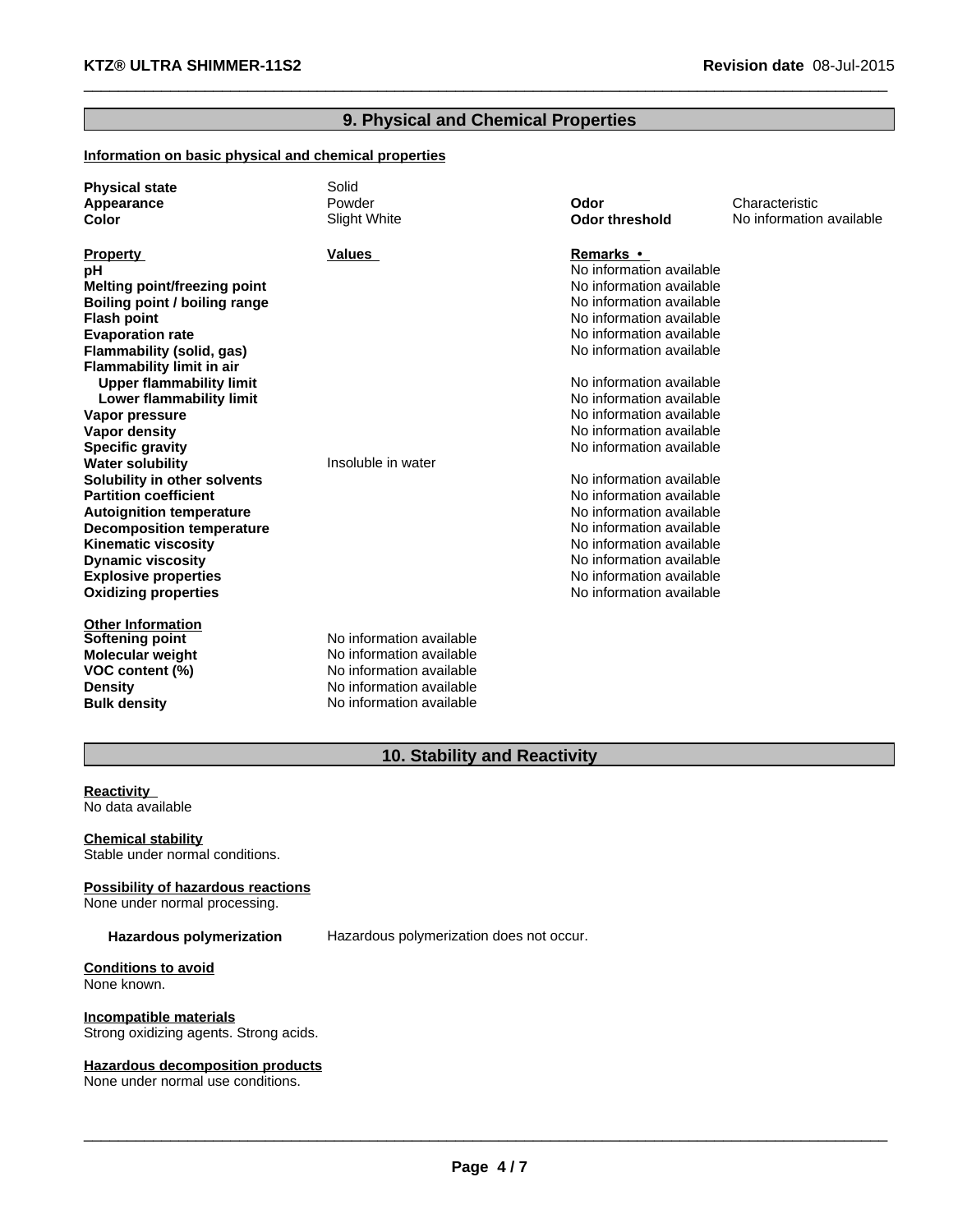# **11. Toxicological Information**

 $\_$  ,  $\_$  ,  $\_$  ,  $\_$  ,  $\_$  ,  $\_$  ,  $\_$  ,  $\_$  ,  $\_$  ,  $\_$  ,  $\_$  ,  $\_$  ,  $\_$  ,  $\_$  ,  $\_$  ,  $\_$  ,  $\_$  ,  $\_$  ,  $\_$  ,  $\_$  ,  $\_$  ,  $\_$  ,  $\_$  ,  $\_$  ,  $\_$  ,  $\_$  ,  $\_$  ,  $\_$  ,  $\_$  ,  $\_$  ,  $\_$  ,  $\_$  ,  $\_$  ,  $\_$  ,  $\_$  ,  $\_$  ,  $\_$  ,

## **Information on likely routes of exposure**

#### **Product information**

| <b>Inhalation</b>   | No data available. |
|---------------------|--------------------|
| Eye contact         | No data available. |
| <b>Skin contact</b> | No data available. |
| Ingestion           | No data available. |

#### **Component information**

| <b>Chemical Name</b>                 | Oral LD50                | Dermal LD50                | <b>Inhalation LC50</b> |
|--------------------------------------|--------------------------|----------------------------|------------------------|
| Titanium dioxide<br>13463-67-7       | $> 10000$ mg/kg (Rat)    |                            |                        |
| Triethoxycaprylylsilane<br>2943-75-1 | $= 10060 \mu L/kg$ (Rat) | (Rabbit)<br>= 5910 µL/kg ( |                        |

#### **Information on toxicological effects**

**Symptoms** No information available.

#### **Delayed and immediate effects as well as chronic effects from short and long-term exposure**

| <b>Skin corrosion/irritation</b>  | No information available.                                                                |
|-----------------------------------|------------------------------------------------------------------------------------------|
| Serious eye damage/eye irritation | No information available.                                                                |
| <b>Irritation</b>                 | No information available.                                                                |
| <b>Corrosivity</b>                | No information available.                                                                |
| <b>Sensitization</b>              | No information available.                                                                |
| <b>Germ cell mutagenicity</b>     | No information available.                                                                |
| Carcinogenicity                   | This product contains one or more substances which are classified by IARC as             |
|                                   | carcinogenic to humans (Group I), probably carcinogenic to humans (Group 2A) or possibly |
|                                   | carcinogenic to humans (Group 2B).                                                       |

| <b>Chemical Name</b>  | <b>ACGIH</b> | <b>IARC</b> | <b>NITD</b><br>N L | <b>OSHA</b> |
|-----------------------|--------------|-------------|--------------------|-------------|
| −<br>Titanium dioxide |              | Group 2B    |                    |             |
| $13463-67 -$          |              |             |                    |             |

*IARC (International Agency for Research on Cancer)*

*Group 2B - Possibly Carcinogenic to Humans*

*OSHA (Occupational Safety and Health Administration of the US Department of Labor)*

*X - Present*

**STOT - repeated exposure<br>Aspiration hazard** 

**Reproductive toxicity <br>
<b>STOT** - single exposure<br>
No information available. **STOT - single exposure** No information available.<br>**STOT - repeated exposure** No information available. **No information available.** 

## **12. Ecological Information**

#### **Ecotoxicity**  None known

# **Persistence and degradability**

No information available.

## **Bioaccumulation**

No information available.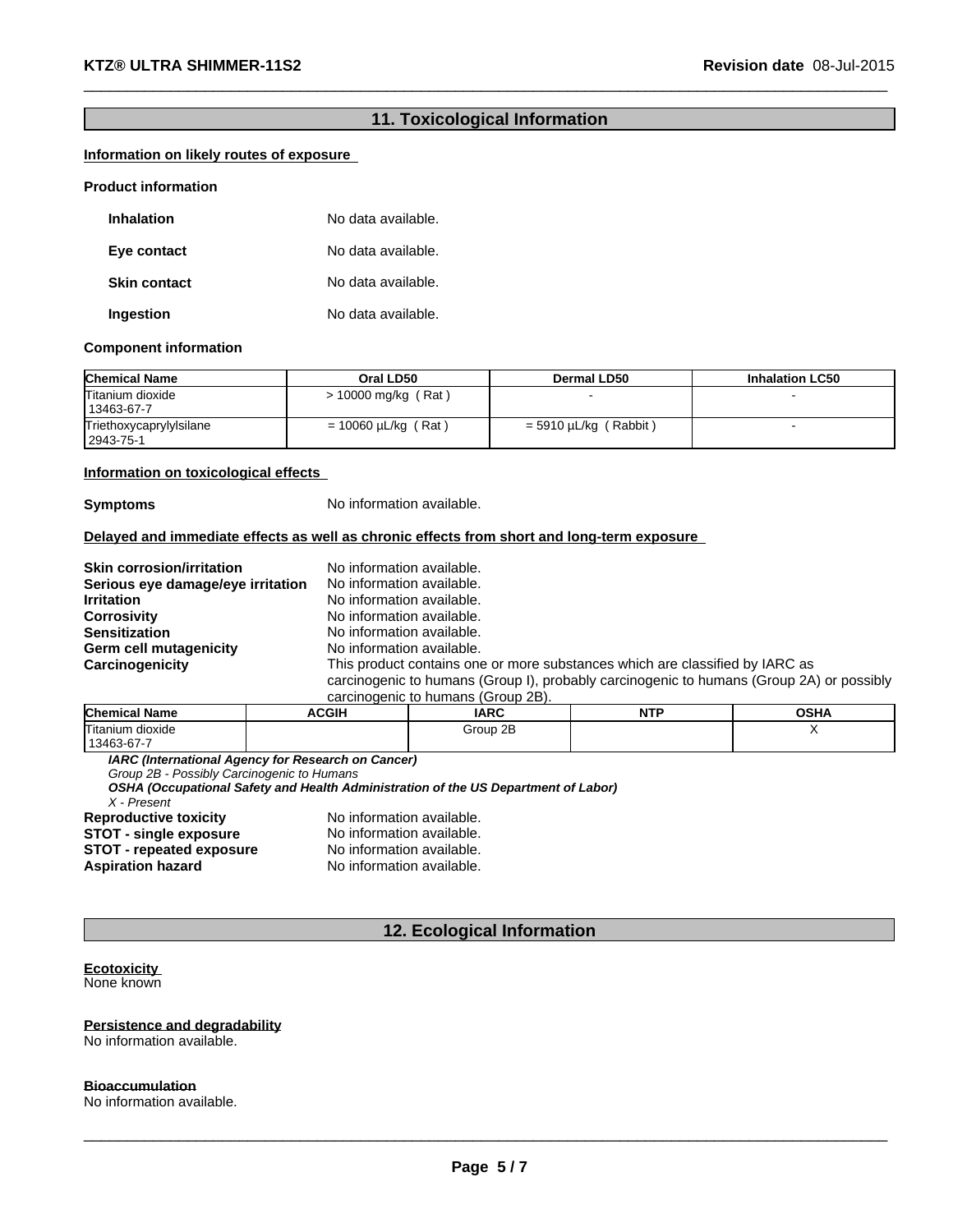**Other adverse effects** No information available

|                           | <b>13. Disposal Considerations</b>                                                                     |
|---------------------------|--------------------------------------------------------------------------------------------------------|
| Waste treatment methods   |                                                                                                        |
| <b>Disposal of wastes</b> | Disposal should be in accordance with applicable regional, national and local laws and<br>regulations. |
| Contaminated packaging    | Disposal should be in accordance with applicable regional, national and local laws and<br>regulations. |

 $\_$  ,  $\_$  ,  $\_$  ,  $\_$  ,  $\_$  ,  $\_$  ,  $\_$  ,  $\_$  ,  $\_$  ,  $\_$  ,  $\_$  ,  $\_$  ,  $\_$  ,  $\_$  ,  $\_$  ,  $\_$  ,  $\_$  ,  $\_$  ,  $\_$  ,  $\_$  ,  $\_$  ,  $\_$  ,  $\_$  ,  $\_$  ,  $\_$  ,  $\_$  ,  $\_$  ,  $\_$  ,  $\_$  ,  $\_$  ,  $\_$  ,  $\_$  ,  $\_$  ,  $\_$  ,  $\_$  ,  $\_$  ,  $\_$  ,

|                  | <b>14. Transport Information</b> |  |  |  |
|------------------|----------------------------------|--|--|--|
| <b>DOT</b>       | Not regulated                    |  |  |  |
| ICAO (air)       | Not regulated                    |  |  |  |
| <b>IATA</b>      | Not regulated                    |  |  |  |
| <b>IMDG</b>      | Not regulated                    |  |  |  |
| <b>RID</b>       | Not regulated                    |  |  |  |
| ADR <sub>-</sub> | Not regulated                    |  |  |  |

## **15. Regulatory information**

| International inventories |          |
|---------------------------|----------|
| <b>TSCA</b>               | Complies |
| <b>DSL/NDSL</b>           | Complies |
| <b>EINECS/ELINCS</b>      | Complies |
| <b>ENCS</b>               | Complies |
| <b>IECSC</b>              | Complies |
| <b>KECL</b>               | Complies |
| <b>PICCS</b>              | Complies |
| <b>AICS</b>               | Complies |

Legend:

**TSCA** - United States Toxic Substances Control Act Section 8(b) Inventory

**DSL/NDSL** - Canadian Domestic Substances List/Non-Domestic Substances List

**EINECS/ELINCS** - European Inventory of Existing Chemical Substances/European List of Notified Chemical Substances

**ENCS** - Japan Existing and New Chemical Substances

**IECSC** - China Inventory of Existing Chemical Substances

**KECL** - Korean Existing and Evaluated Chemical Substances

**PICCS** - Philippines Inventory of Chemicals and Chemical Substances

**AICS** - Australian Inventory of Chemical Substances

## **US Federal Regulations**

## **SARA 313**

Section 313 of Title III of the Superfund Amendments and Reauthorization Act of 1986 (SARA). This product does not contain any chemicals which are subject to the reporting requirements of the Act and Title 40 of the Code of Federal Regulations, Part 372